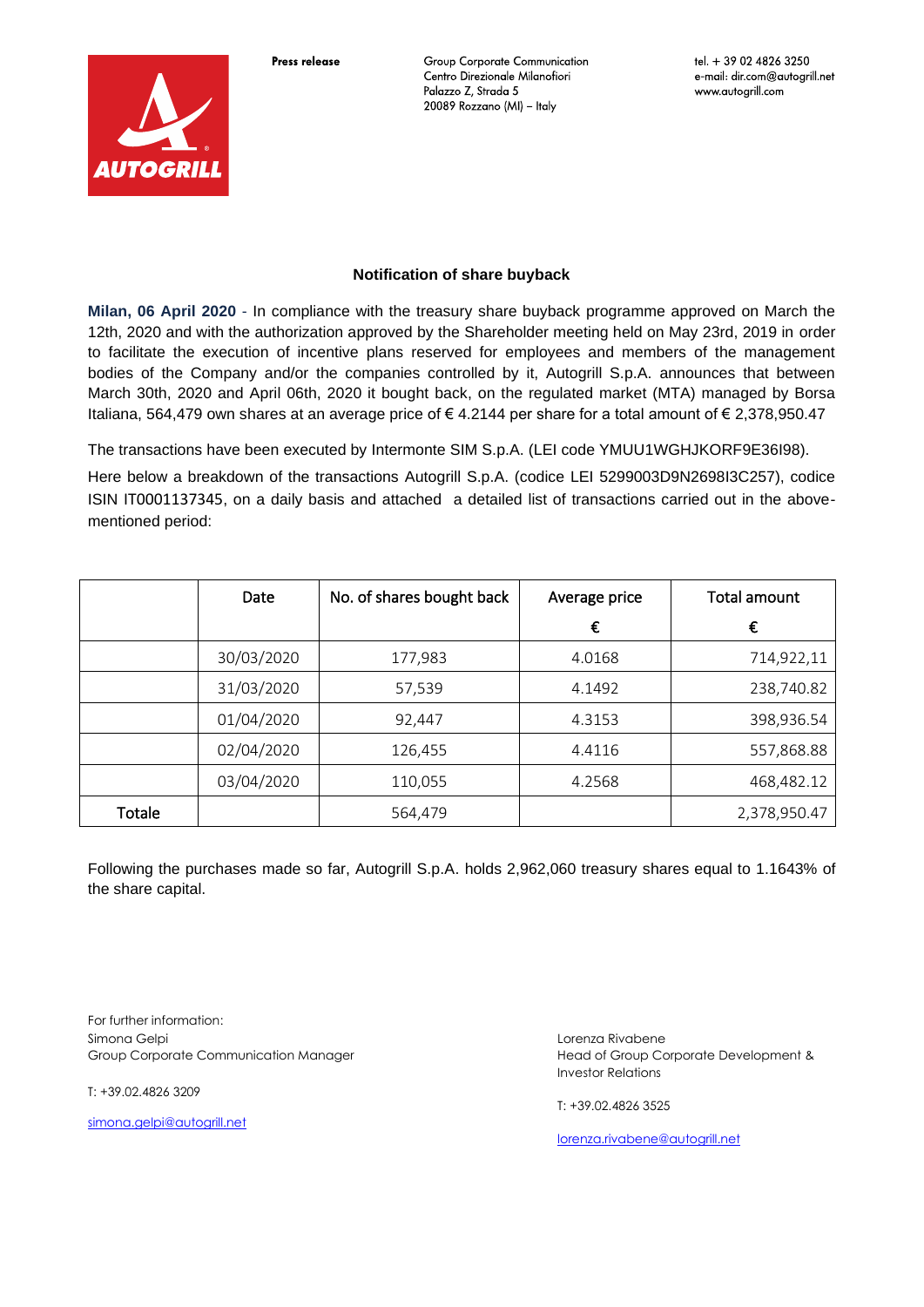Press release



Group Corporate Communication<br>Centro Direzionale Milanofiori<br>Palazzo Z, Strada 5<br>20089 Rozzano (MI) – Italy

tel. + 39 02 4826 3250 e-mail: dir.com@autogrill.net<br>www.autogrill.com

*Annexes*

| <b>Data</b> | Ora         | A/V         | <b>PREZZO</b> | <b>QUANTITA'</b> | <b>Market</b> |
|-------------|-------------|-------------|---------------|------------------|---------------|
| 30-mar-20   | 9:05:11 AM  | Α           | 4,15          | 950              | <b>MTAA</b>   |
| 30-mar-20   | 9:10:41 AM  | A           | 4,108         | 450              | <b>MTAA</b>   |
| 30-mar-20   | 9:10:41 AM  | A           | 4,108         | 1.550            | <b>MTAA</b>   |
| 30-mar-20   | 9:15:15 AM  | $\mathsf A$ | 4,05          | 4.310            | <b>MTAA</b>   |
| 30-mar-20   | 9:15:43 AM  | $\mathsf A$ | 4,05          | 690              | <b>MTAA</b>   |
| 30-mar-20   | 9:15:43 AM  | A           | 4,05          | 2.000            | <b>MTAA</b>   |
| 30-mar-20   | 9:21:36 AM  | $\mathsf A$ | 4,032         | 1.500            | <b>MTAA</b>   |
| 30-mar-20   | 9:21:44 AM  | $\mathsf A$ | 4,032         | 1.500            | <b>MTAA</b>   |
| 30-mar-20   | 9:22:06 AM  | A           | 4,032         | 1.500            | <b>MTAA</b>   |
| 30-mar-20   | 9:22:14 AM  | A           | 4,032         | 1.500            | <b>MTAA</b>   |
| 30-mar-20   | 9:22:23 AM  | A           | 4,032         | 1.500            | <b>MTAA</b>   |
| 30-mar-20   | 9:23:29 AM  | $\mathsf A$ | 4,032         | 1.500            | <b>MTAA</b>   |
| 30-mar-20   | 9:23:29 AM  | $\mathsf A$ | 4,032         | 500              | <b>MTAA</b>   |
| 30-mar-20   | 9:23:29 AM  | A           | 4,032         | 500              | <b>MTAA</b>   |
| 30-mar-20   | 9:23:29 AM  | $\mathsf A$ | 4,032         | 500              | <b>MTAA</b>   |
| 30-mar-20   | 9:23:29 AM  | A           | 4,032         | 1.500            | <b>MTAA</b>   |
| 30-mar-20   | 9:33:00 AM  | A           | 4,004         | 2.000            | <b>MTAA</b>   |
| 30-mar-20   | 9:33:00 AM  | A           | 4,004         | 2.000            | <b>MTAA</b>   |
| 30-mar-20   | 9:33:00 AM  | $\mathsf A$ | 4,004         | 180              | <b>MTAA</b>   |
| 30-mar-20   | 9:35:00 AM  | $\sf A$     | 4,004         | 2.000            | <b>MTAA</b>   |
| 30-mar-20   | 9:35:09 AM  | $\mathsf A$ | 4,004         | 1.000            | <b>MTAA</b>   |
| 30-mar-20   | 9:35:22 AM  | $\mathsf A$ | 4,004         | 1.000            | <b>MTAA</b>   |
| 30-mar-20   | 9:35:22 AM  | A           | 4,004         | 1.820            | <b>MTAA</b>   |
| 30-mar-20   | 9:36:09 AM  | A           | 4             | 1.900            | <b>MTAA</b>   |
| 30-mar-20   | 9:36:09 AM  | $\mathsf A$ | 4             | 100              | <b>MTAA</b>   |
| 30-mar-20   | 9:44:10 AM  | $\sf A$     | 4             | 2.000            | <b>MTAA</b>   |
| 30-mar-20   | 9:47:58 AM  | A           | 4,004         | 898              | <b>MTAA</b>   |
| 30-mar-20   | 9:50:48 AM  | A           | 4,004         | 949              | <b>MTAA</b>   |
| 30-mar-20   | 9:50:48 AM  | A           | 4,004         | 102              | <b>MTAA</b>   |
| 30-mar-20   | 9:50:48 AM  | A           | 4,004         | 102              | <b>MTAA</b>   |
| 30-mar-20   | 9:50:48 AM  | A           | 4,004         | 1.000            | <b>MTAA</b>   |
| 30-mar-20   | 9:50:48 AM  | A           | 4,004         | 1.949            | <b>MTAA</b>   |
| 30-mar-20   | 9:50:48 AM  | $\mathsf A$ | 4,004         | 2.000            | <b>MTAA</b>   |
| 30-mar-20   | 10:03:28 AM | A           | 4,006         | 563              | <b>MTAA</b>   |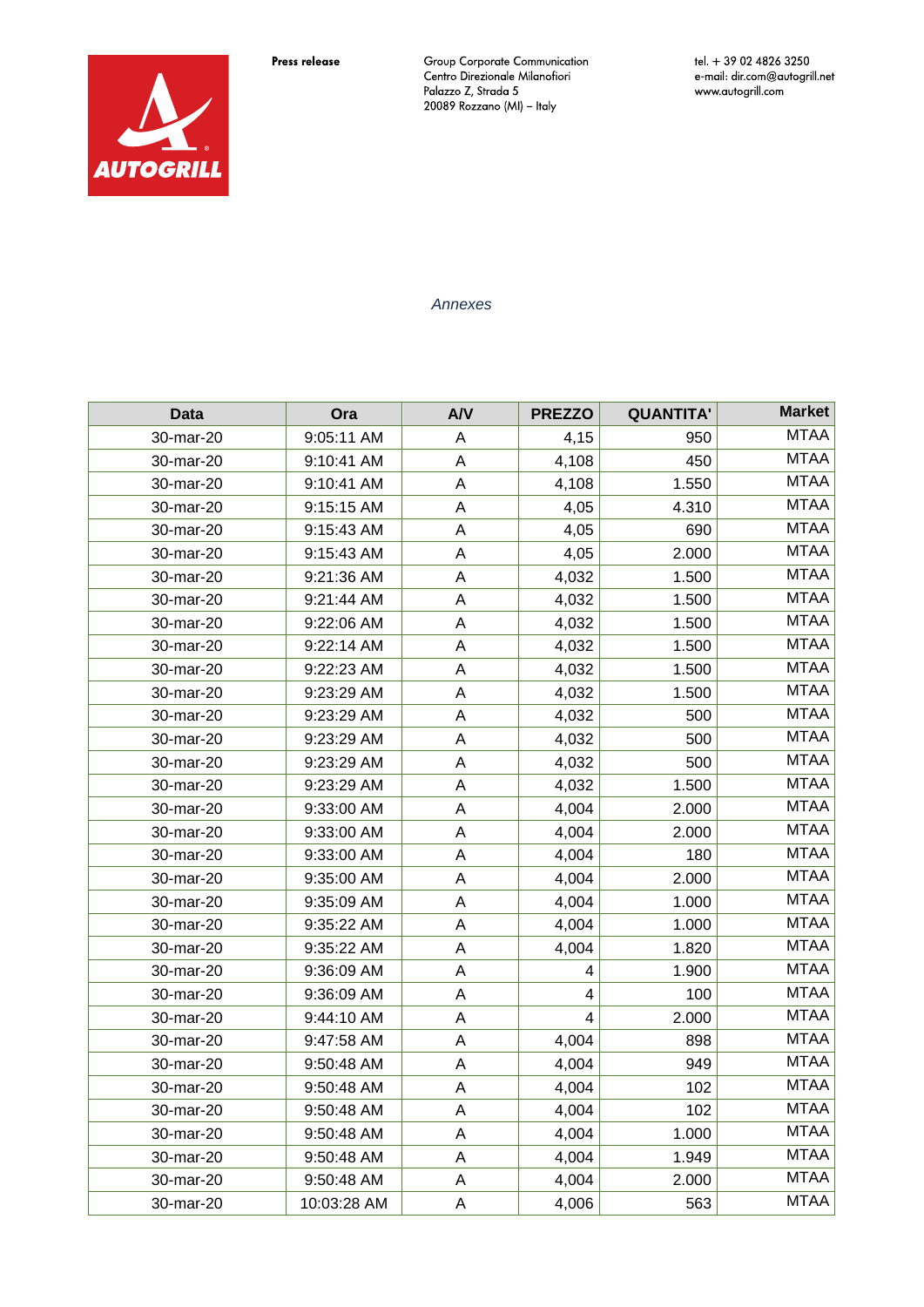



tel. + 39 02 4826 3250 e-mail: dir.com@autogrill.net<br>www.autogrill.com



| 30-mar-20 | 10:06:13 AM | A | 3,996 | 140   | <b>MTAA</b> |
|-----------|-------------|---|-------|-------|-------------|
| 30-mar-20 | 10:06:31 AM | A | 3,994 | 900   | <b>MTAA</b> |
| 30-mar-20 | 10:10:46 AM | Α | 4,02  | 1.000 | <b>MTAA</b> |
| 30-mar-20 | 10:10:46 AM | A | 4,02  | 71    | <b>MTAA</b> |
| 30-mar-20 | 10:10:46 AM | Α | 4,02  | 929   | <b>MTAA</b> |
| 30-mar-20 | 10:20:47 AM | A | 4,004 | 1.337 | <b>MTAA</b> |
| 30-mar-20 | 10:20:47 AM | Α | 4,004 | 663   | <b>MTAA</b> |
| 30-mar-20 | 10:32:46 AM | A | 4,018 | 800   | <b>MTAA</b> |
| 30-mar-20 | 10:32:46 AM | Α | 4,018 | 284   | <b>MTAA</b> |
| 30-mar-20 | 10:32:46 AM | A | 4,018 | 916   | <b>MTAA</b> |
| 30-mar-20 | 10:42:29 AM | Α | 4,018 | 1.688 | <b>MTAA</b> |
| 30-mar-20 | 10:57:28 AM | A | 4,002 | 979   | <b>MTAA</b> |
| 30-mar-20 | 10:57:28 AM | Α | 4,002 | 105   | <b>MTAA</b> |
| 30-mar-20 | 10:57:28 AM | A | 4,002 | 219   | <b>MTAA</b> |
| 30-mar-20 | 11:08:50 AM | Α | 4,016 | 1.345 | <b>MTAA</b> |
| 30-mar-20 | 11:25:22 AM | A | 4,03  | 1.349 | <b>MTAA</b> |
| 30-mar-20 | 11:25:22 AM | Α | 4,03  | 651   | <b>MTAA</b> |
| 30-mar-20 | 11:42:59 AM | A | 4,044 | 2.000 | <b>MTAA</b> |
| 30-mar-20 | 11:51:39 AM | A | 4,052 | 2.000 | <b>MTAA</b> |
| 30-mar-20 | 11:53:40 AM | A | 4,052 | 370   | <b>MTAA</b> |
| 30-mar-20 | 11:53:40 AM | A | 4,052 | 389   | <b>MTAA</b> |
| 30-mar-20 | 11:53:40 AM | A | 4,052 | 941   | <b>MTAA</b> |
| 30-mar-20 | 12:10:41 PM | Α | 4,056 | 20    | <b>MTAA</b> |
| 30-mar-20 | 12:11:22 PM | А | 4,056 | 91    | <b>MTAA</b> |
| 30-mar-20 | 12:11:25 PM | Α | 4,054 | 75    | <b>MTAA</b> |
| 30-mar-20 | 12:16:27 PM | A | 4,06  | 983   | <b>MTAA</b> |
| 30-mar-20 | 12:22:27 PM | Α | 4,05  | 175   | <b>MTAA</b> |
| 30-mar-20 | 12:22:30 PM | A | 4,05  | 1.101 | <b>MTAA</b> |
| 30-mar-20 | 12:22:30 PM | Α | 4,05  | 899   | <b>MTAA</b> |
| 30-mar-20 | 12:34:20 PM | A | 4,03  | 2.000 | <b>MTAA</b> |
| 30-mar-20 | 12:49:06 PM | Α | 4,022 | 1.500 | MTAA        |
| 30-mar-20 | 12:49:06 PM | A | 4,022 | 600   | <b>MTAA</b> |
| 30-mar-20 | 1:19:10 PM  | Α | 4,028 | 892   | <b>MTAA</b> |
| 30-mar-20 | 1:30:39 PM  | A | 4,022 | 900   | <b>MTAA</b> |
| 30-mar-20 | 1:30:39 PM  | Α | 4,022 | 9.100 | <b>MTAA</b> |
| 30-mar-20 | 1:33:17 PM  | A | 4,024 | 2.000 | <b>MTAA</b> |
| 30-mar-20 | 1:35:37 PM  | Α | 4,022 | 1.500 | <b>MTAA</b> |
| 30-mar-20 | 1:35:37 PM  | A | 4,022 | 3.500 | <b>MTAA</b> |
| 30-mar-20 | 1:35:37 PM  | Α | 4,022 | 600   | <b>MTAA</b> |
| 30-mar-20 | 1:36:43 PM  | Α | 4,022 | 900   | <b>MTAA</b> |
| 30-mar-20 | 1:36:43 PM  | Α | 4,022 | 1.400 | <b>MTAA</b> |
| 30-mar-20 | 2:01:38 PM  | Α | 4,022 | 841   | <b>MTAA</b> |
| 30-mar-20 | 2:08:01 PM  | A | 4,012 | 1.005 | <b>MTAA</b> |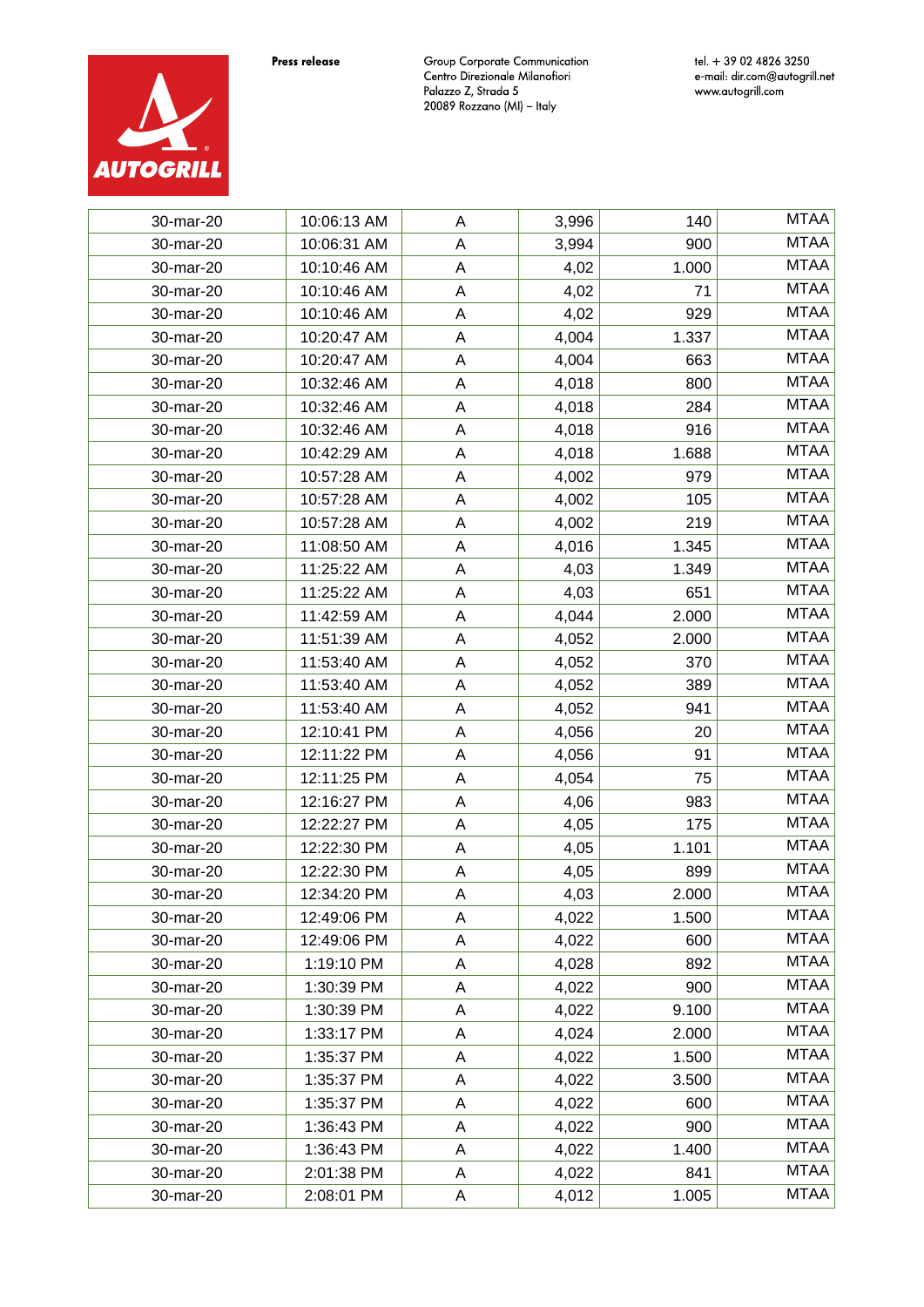

| 30-mar-20 | 2:33:27 PM | A           | 4,03  | 556   | <b>MTAA</b> |
|-----------|------------|-------------|-------|-------|-------------|
| 30-mar-20 | 2:33:27 PM | A           | 4,032 | 316   | <b>MTAA</b> |
| 30-mar-20 | 2:33:27 PM | A           | 4,032 | 1.128 | <b>MTAA</b> |
| 30-mar-20 | 3:15:44 PM | A           | 4,03  | 2.000 | <b>MTAA</b> |
| 30-mar-20 | 3:42:54 PM | A           | 4,01  | 710   | <b>MTAA</b> |
| 30-mar-20 | 3:42:54 PM | A           | 4,01  | 400   | <b>MTAA</b> |
| 30-mar-20 | 3:42:54 PM | A           | 4,01  | 61    | <b>MTAA</b> |
| 30-mar-20 | 3:42:54 PM | A           | 4,01  | 829   | <b>MTAA</b> |
| 30-mar-20 | 4:03:20 PM | A           | 4,012 | 1.200 | <b>MTAA</b> |
| 30-mar-20 | 4:11:23 PM | A           | 4,01  | 850   | <b>MTAA</b> |
| 30-mar-20 | 4:11:23 PM | A           | 4,01  | 1.150 | <b>MTAA</b> |
| 30-mar-20 | 4:14:49 PM | A           | 4,002 | 1.000 | <b>MTAA</b> |
| 30-mar-20 | 4:18:36 PM | A           | 4,002 | 1.000 | <b>MTAA</b> |
| 30-mar-20 | 4:18:36 PM | A           | 4,002 | 221   | <b>MTAA</b> |
| 30-mar-20 | 4:22:34 PM | A           | 4,008 | 1.356 | <b>MTAA</b> |
| 30-mar-20 | 4:28:34 PM | $\mathsf A$ | 4,002 | 676   | <b>MTAA</b> |
| 30-mar-20 | 4:35:46 PM | A           | 4,016 | 2.000 | <b>MTAA</b> |
| 30-mar-20 | 4:40:48 PM | A           | 4,014 | 986   | <b>MTAA</b> |
| 30-mar-20 | 4:40:48 PM | Α           | 4,014 | 1.014 | <b>MTAA</b> |
| 30-mar-20 | 4:48:48 PM | A           | 4,016 | 777   | <b>MTAA</b> |
| 30-mar-20 | 4:54:18 PM | A           | 4,012 | 1.607 | <b>MTAA</b> |
| 30-mar-20 | 5:01:44 PM | A           | 4,006 | 572   | <b>MTAA</b> |
| 30-mar-20 | 5:01:52 PM | A           | 4,004 | 2.000 | <b>MTAA</b> |
| 30-mar-20 | 5:02:06 PM | A           | 4,002 | 322   | <b>MTAA</b> |
| 30-mar-20 | 5:02:08 PM | Α           | 4,002 | 1.002 | <b>MTAA</b> |
| 30-mar-20 | 5:04:18 PM | A           | 4,002 | 2.000 | <b>MTAA</b> |
| 30-mar-20 | 5:06:00 PM | A           | 4,006 | 2.000 | <b>MTAA</b> |
| 30-mar-20 | 5:12:24 PM | A           | 4,01  | 1.043 | <b>MTAA</b> |
| 30-mar-20 | 5:14:20 PM | A           | 4,008 | 2.000 | <b>MTAA</b> |
| 30-mar-20 | 5:16:26 PM | A           | 4,006 | 1.319 | <b>MTAA</b> |
| 30-mar-20 | 5:22:15 PM | A           | 4,004 | 1.133 | <b>MTAA</b> |
| 30-mar-20 | 5:22:15 PM | A           | 4,004 | 867   | <b>MTAA</b> |
| 30-mar-20 | 5:23:10 PM | A           | 4,002 | 1.537 | <b>MTAA</b> |
| 30-mar-20 | 5:23:13 PM | A           | 4,002 | 463   | <b>MTAA</b> |
| 30-mar-20 | 5:24:11 PM | A           | 4,002 | 2.000 | <b>MTAA</b> |
| 30-mar-20 | 5:24:43 PM | Α           | 4,002 | 2.000 | <b>MTAA</b> |
| 30-mar-20 | 5:24:43 PM | Α           | 4,002 | 3.130 | <b>MTAA</b> |
| 30-mar-20 | 5:24:43 PM | A           | 4,002 | 610   | <b>MTAA</b> |
| 30-mar-20 | 5:24:43 PM | Α           | 4,002 | 1.390 | <b>MTAA</b> |
| 30-mar-20 | 5:25:26 PM | Α           | 4,002 | 696   | <b>MTAA</b> |
| 30-mar-20 | 5:25:28 PM | Α           | 4,002 | 1.304 | <b>MTAA</b> |
| 30-mar-20 | 5:25:28 PM | A           | 4,002 | 2.000 | <b>MTAA</b> |
| 30-mar-20 | 5:25:48 PM | Α           | 4,006 | 2.000 | <b>MTAA</b> |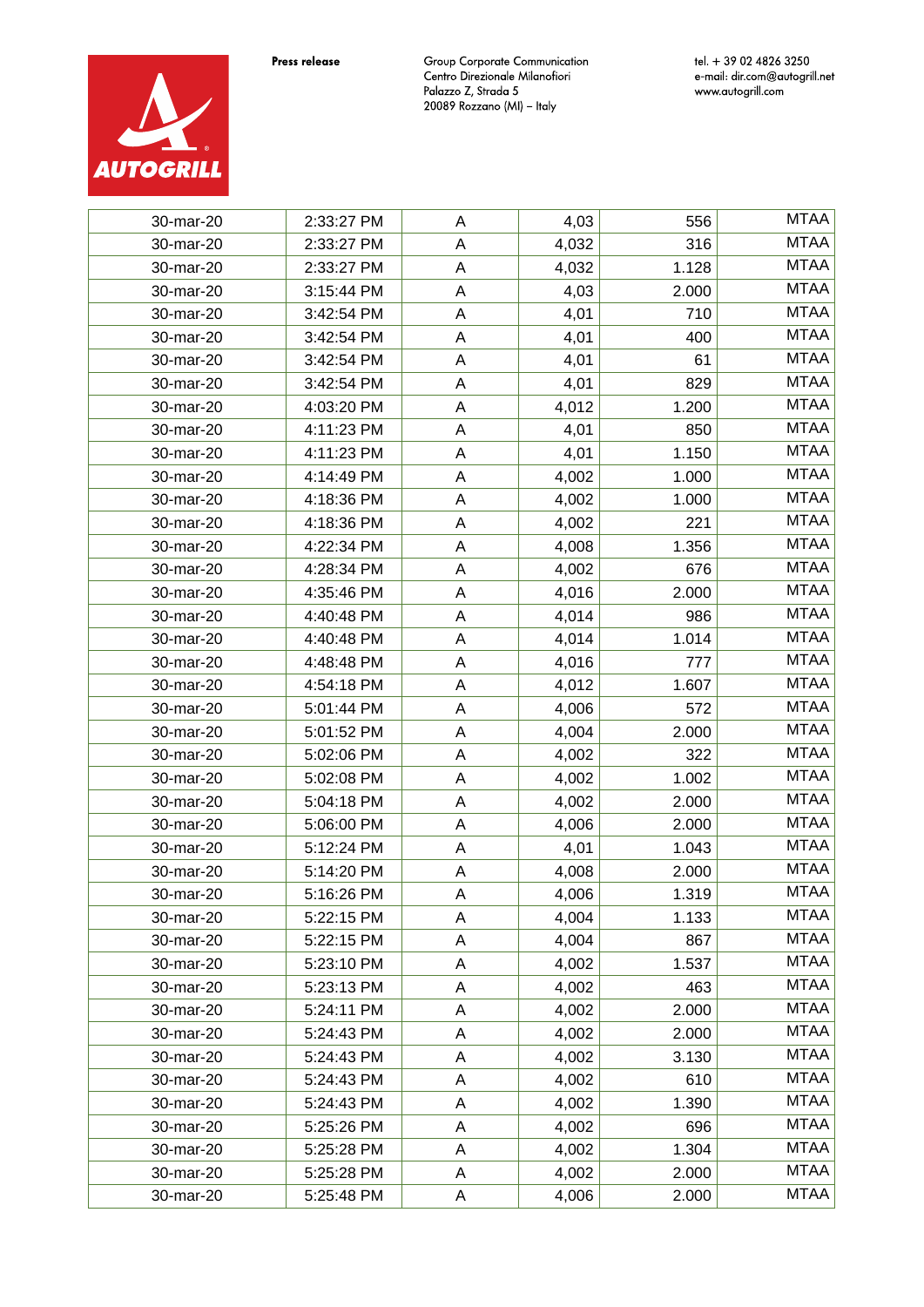

| 30-mar-20 | 5:27:27 PM  | Α | 4,006 | 2.000  | <b>MTAA</b> |
|-----------|-------------|---|-------|--------|-------------|
| 30-mar-20 | 5:29:45 PM  | Α | 4,002 | 71     | <b>MTAA</b> |
| 30-mar-20 | 5:29:45 PM  | А | 4,002 | 19     | <b>MTAA</b> |
| 30-mar-20 | 5:29:59 PM  | А | 4,01  | 2.994  | <b>MTAA</b> |
| 30-mar-20 | 5:29:59 PM  | A | 4,01  | 1.250  | <b>MTAA</b> |
| 30-mar-20 | 5:29:59 PM  | А | 4,01  | 6.748  | <b>MTAA</b> |
| 30-mar-20 | 5:35:55 PM  | А | 4,002 | 332    | <b>MTAA</b> |
| 30-mar-20 | 5:35:55 PM  | А | 4,002 | 1.000  | <b>MTAA</b> |
| 30-mar-20 | 5:35:55 PM  | Α | 4,002 | 522    | <b>MTAA</b> |
| 30-mar-20 | 5:35:55 PM  | A | 4,002 | 793    | <b>MTAA</b> |
| 30-mar-20 | 5:35:55 PM  | A | 4,002 | 873    | <b>MTAA</b> |
| 30-mar-20 | 5:35:55 PM  | А | 4,002 | 488    | <b>MTAA</b> |
| 30-mar-20 | 5:35:55 PM  | Α | 4,002 | 997    | <b>MTAA</b> |
| 30-mar-20 | 5:35:55 PM  | А | 4,002 | 16.000 | <b>MTAA</b> |
| 31-mar-20 | 9:08:13 AM  | Α | 4,09  | 1.409  | <b>MTAA</b> |
| 31-mar-20 | 9:08:13 AM  | Α | 4,09  | 591    | <b>MTAA</b> |
| 31-mar-20 | 9:13:36 AM  | Α | 4,09  | 2.000  | <b>MTAA</b> |
| 31-mar-20 | 9:18:53 AM  | Α | 4,094 | 900    | <b>MTAA</b> |
| 31-mar-20 | 9:19:37 AM  | Α | 4,102 | 2.000  | <b>MTAA</b> |
| 31-mar-20 | 9:21:06 AM  | Α | 4,106 | 600    | <b>MTAA</b> |
| 31-mar-20 | 9:23:13 AM  | A | 4,132 | 1.899  | <b>MTAA</b> |
| 31-mar-20 | 9:23:13 AM  | Α | 4,132 | 101    | <b>MTAA</b> |
| 31-mar-20 | 9:34:01 AM  | Α | 4,146 | 743    | <b>MTAA</b> |
| 31-mar-20 | 9:34:01 AM  | Α | 4,146 | 500    | <b>MTAA</b> |
| 31-mar-20 | 9:34:01 AM  | Α | 4,146 | 500    | <b>MTAA</b> |
| 31-mar-20 | 9:34:01 AM  | Α | 4,146 | 257    | <b>MTAA</b> |
| 31-mar-20 | 9:47:27 AM  | Α | 4,17  | 2.000  | <b>MTAA</b> |
| 31-mar-20 | 9:54:19 AM  | Α | 4,186 | 748    | <b>MTAA</b> |
| 31-mar-20 | 9:59:40 AM  | Α | 4,194 | 231    | <b>MTAA</b> |
| 31-mar-20 | 9:59:40 AM  | A | 4,194 | 1.769  | <b>MTAA</b> |
| 31-mar-20 | 10:07:47 AM | A | 4,152 | 1.327  | <b>MTAA</b> |
| 31-mar-20 | 10:23:12 AM | Α | 4,158 | 463    | <b>MTAA</b> |
| 31-mar-20 | 10:23:22 AM | A | 4,16  | 700    | <b>MTAA</b> |
| 31-mar-20 | 10:23:59 AM | Α | 4,158 | 600    | <b>MTAA</b> |
| 31-mar-20 | 10:34:54 AM | A | 4,166 | 500    | <b>MTAA</b> |
| 31-mar-20 | 10:34:54 AM | Α | 4,166 | 500    | <b>MTAA</b> |
| 31-mar-20 | 10:34:54 AM | A | 4,166 | 147    | <b>MTAA</b> |
| 31-mar-20 | 10:34:54 AM | Α | 4,166 | 853    | <b>MTAA</b> |
| 31-mar-20 | 10:57:33 AM | Α | 4,156 | 1.800  | <b>MTAA</b> |
| 31-mar-20 | 10:57:33 AM | Α | 4,156 | 200    | <b>MTAA</b> |
| 31-mar-20 | 11:30:15 AM | Α | 4,152 | 1.118  | <b>MTAA</b> |
| 31-mar-20 | 11:38:44 AM | Α | 4,156 | 2.000  | <b>MTAA</b> |
| 31-mar-20 | 11:59:55 AM | A | 4,144 | 474    | <b>MTAA</b> |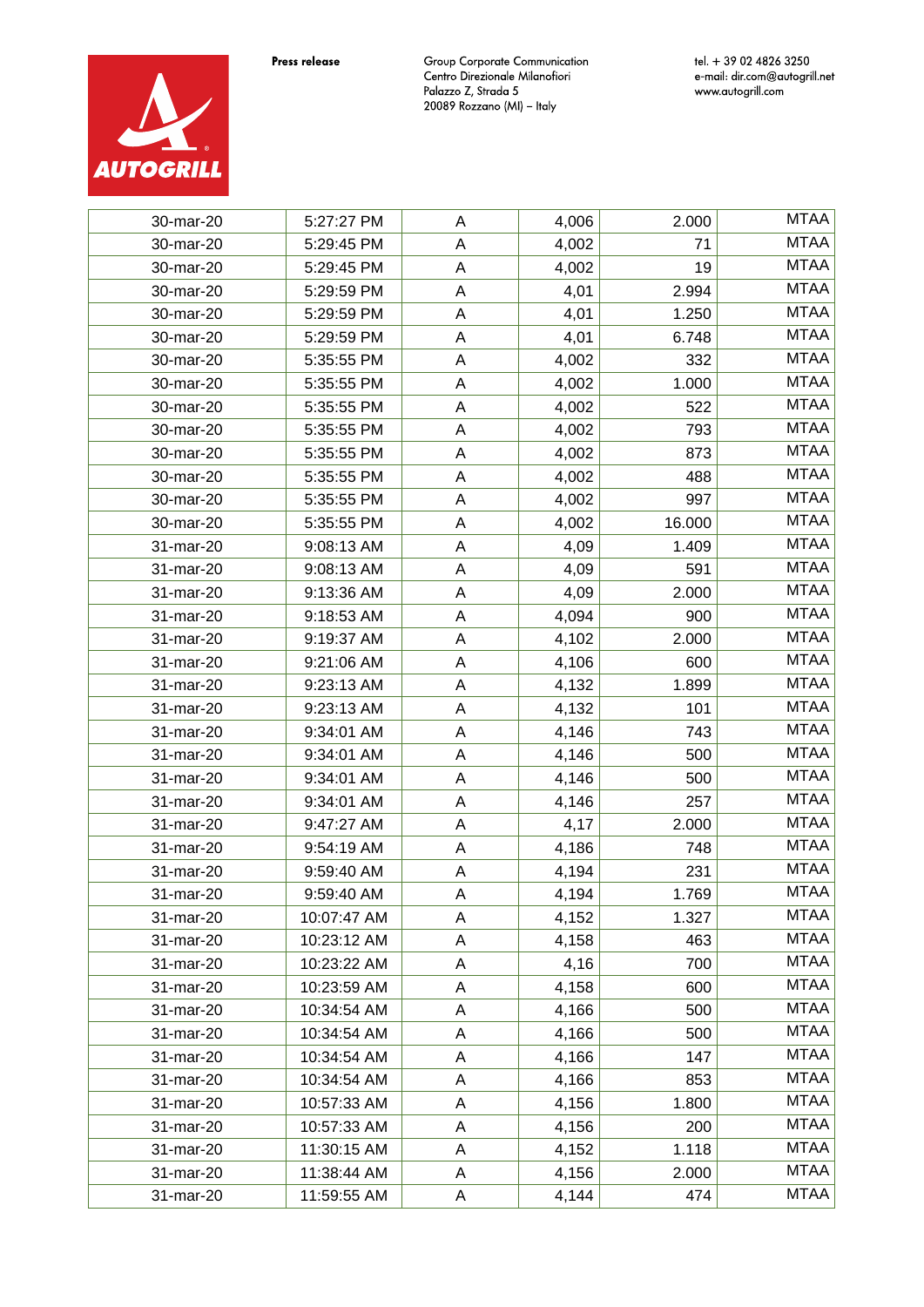

| 31-mar-20 | 12:02:33 PM | A           | 4,14  | 8     | <b>MTAA</b> |
|-----------|-------------|-------------|-------|-------|-------------|
| 31-mar-20 | 12:03:06 PM | A           | 4,138 | 2.000 | <b>MTAA</b> |
| 31-mar-20 | 12:08:21 PM | A           | 4,122 | 600   | <b>MTAA</b> |
| 31-mar-20 | 12:08:21 PM | A           | 4,122 | 500   | <b>MTAA</b> |
| 31-mar-20 | 12:08:21 PM | A           | 4,122 | 600   | <b>MTAA</b> |
| 31-mar-20 | 12:19:25 PM | A           | 4,144 | 1.500 | <b>MTAA</b> |
| 31-mar-20 | 12:19:25 PM | A           | 4,144 | 500   | <b>MTAA</b> |
| 31-mar-20 | 12:26:10 PM | A           | 4,128 | 2.000 | <b>MTAA</b> |
| 31-mar-20 | 12:35:43 PM | A           | 4,138 | 271   | <b>MTAA</b> |
| 31-mar-20 | 12:36:11 PM | A           | 4,138 | 1.800 | <b>MTAA</b> |
| 31-mar-20 | 12:36:11 PM | A           | 4,138 | 200   | <b>MTAA</b> |
| 31-mar-20 | 12:56:57 PM | A           | 4,14  | 238   | <b>MTAA</b> |
| 31-mar-20 | 12:57:35 PM | A           | 4,136 | 349   | <b>MTAA</b> |
| 31-mar-20 | 12:57:35 PM | A           | 4,136 | 949   | <b>MTAA</b> |
| 31-mar-20 | 12:57:35 PM | A           | 4,136 | 465   | <b>MTAA</b> |
| 31-mar-20 | 1:17:01 PM  | $\mathsf A$ | 4,144 | 1.256 | <b>MTAA</b> |
| 31-mar-20 | 1:38:06 PM  | A           | 4,152 | 500   | <b>MTAA</b> |
| 31-mar-20 | 1:38:06 PM  | A           | 4,152 | 373   | <b>MTAA</b> |
| 31-mar-20 | 1:38:06 PM  | Α           | 4,152 | 500   | <b>MTAA</b> |
| 31-mar-20 | 1:46:31 PM  | A           | 4,18  | 100   | <b>MTAA</b> |
| 31-mar-20 | 1:46:31 PM  | A           | 4,18  | 600   | <b>MTAA</b> |
| 31-mar-20 | 1:46:31 PM  | A           | 4,18  | 600   | <b>MTAA</b> |
| 31-mar-20 | 1:46:31 PM  | A           | 4,18  | 500   | <b>MTAA</b> |
| 31-mar-20 | 1:46:31 PM  | A           | 4,18  | 200   | <b>MTAA</b> |
| 31-mar-20 | 2:15:04 PM  | Α           | 4,154 | 500   | <b>MTAA</b> |
| 31-mar-20 | 2:15:04 PM  | A           | 4,154 | 153   | <b>MTAA</b> |
| 31-mar-20 | 2:15:04 PM  | A           | 4,154 | 500   | <b>MTAA</b> |
| 31-mar-20 | 2:15:04 PM  | A           | 4,154 | 360   | <b>MTAA</b> |
| 31-mar-20 | 2:15:04 PM  | A           | 4,154 | 487   | <b>MTAA</b> |
| 31-mar-20 | 2:33:59 PM  | A           | 4,152 | 2.000 | <b>MTAA</b> |
| 31-mar-20 | 3:16:58 PM  | A           | 4,168 | 600   | <b>MTAA</b> |
| 31-mar-20 | 3:16:58 PM  | A           | 4,168 | 1.151 | <b>MTAA</b> |
| 31-mar-20 | 3:16:58 PM  | A           | 4,168 | 249   | <b>MTAA</b> |
| 31-mar-20 | 3:38:29 PM  | A           | 4,18  | 1.573 | <b>MTAA</b> |
| 31-mar-20 | 3:38:29 PM  | A           | 4,18  | 427   | <b>MTAA</b> |
| 31-mar-20 | 3:54:50 PM  | Α           | 4,178 | 700   | <b>MTAA</b> |
| 31-mar-20 | 3:54:50 PM  | Α           | 4,178 | 799   | <b>MTAA</b> |
| 31-mar-20 | 3:54:50 PM  | A           | 4,178 | 501   | <b>MTAA</b> |
| 31-mar-20 | 4:07:17 PM  | A           | 4,182 | 2.000 | <b>MTAA</b> |
| 31-mar-20 | 4:13:18 PM  | A           | 4,19  | 750   | <b>MTAA</b> |
| 31-mar-20 | 4:13:18 PM  | Α           | 4,19  | 500   | <b>MTAA</b> |
| 31-mar-20 | 4:13:18 PM  | A           | 4,19  | 600   | <b>MTAA</b> |
| 31-mar-20 | 4:13:18 PM  | Α           | 4,19  | 150   | <b>MTAA</b> |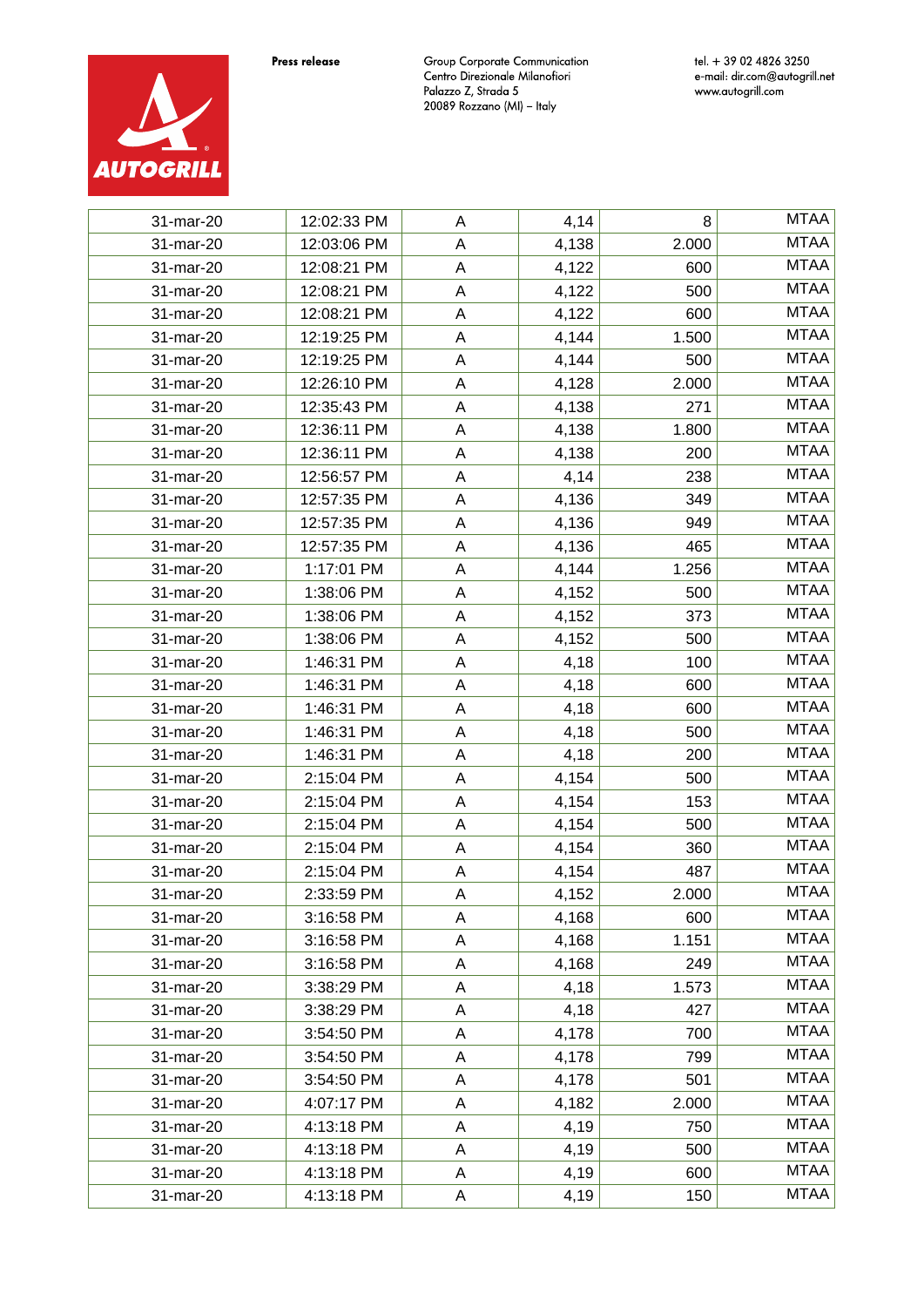

| 01-apr-20 | 9:00:08 AM  | A           | 4,172 | 1.692 | <b>MTAA</b> |
|-----------|-------------|-------------|-------|-------|-------------|
| 01-apr-20 | 9:00:08 AM  | $\mathsf A$ | 4,172 | 308   | <b>MTAA</b> |
| 01-apr-20 | 9:03:35 AM  | $\mathsf A$ | 4,172 | 485   | <b>MTAA</b> |
| 01-apr-20 | 9:28:23 AM  | $\mathsf A$ | 4,2   | 1.500 | <b>MTAA</b> |
| 01-apr-20 | 9:28:23 AM  | $\mathsf A$ | 4,2   | 500   | <b>MTAA</b> |
| 01-apr-20 | 9:59:36 AM  | $\mathsf A$ | 4,336 | 2.000 | <b>MTAA</b> |
| 01-apr-20 | 10:05:36 AM | $\mathsf A$ | 4,296 | 600   | <b>MTAA</b> |
| 01-apr-20 | 10:09:34 AM | $\mathsf A$ | 4,32  | 2.000 | <b>MTAA</b> |
| 01-apr-20 | 10:33:24 AM | A           | 4,272 | 1.914 | <b>MTAA</b> |
| 01-apr-20 | 10:33:24 AM | $\mathsf A$ | 4,272 | 86    | <b>MTAA</b> |
| 01-apr-20 | 10:53:49 AM | $\mathsf A$ | 4,348 | 2.000 | <b>MTAA</b> |
| 01-apr-20 | 10:55:55 AM | A           | 4,38  | 257   | <b>MTAA</b> |
| 01-apr-20 | 10:55:55 AM | A           | 4,38  | 1.743 | <b>MTAA</b> |
| 01-apr-20 | 10:56:58 AM | $\mathsf A$ | 4,364 | 2.000 | <b>MTAA</b> |
| 01-apr-20 | 10:59:50 AM | A           | 4,458 | 1.125 | <b>MTAA</b> |
| 01-apr-20 | 10:59:50 AM | $\mathsf A$ | 4,458 | 875   | <b>MTAA</b> |
| 01-apr-20 | 11:05:50 AM | A           | 4,412 | 2.000 | <b>MTAA</b> |
| 01-apr-20 | 11:17:54 AM | A           | 4,404 | 500   | <b>MTAA</b> |
| 01-apr-20 | 11:17:54 AM | A           | 4,404 | 1.500 | <b>MTAA</b> |
| 01-apr-20 | 11:33:42 AM | A           | 4,358 | 2.000 | <b>MTAA</b> |
| 01-apr-20 | 11:55:58 AM | A           | 4,404 | 1.000 | <b>MTAA</b> |
| 01-apr-20 | 11:55:58 AM | A           | 4,404 | 1.000 | <b>MTAA</b> |
| 01-apr-20 | 12:15:33 PM | A           | 4,422 | 1.719 | <b>MTAA</b> |
| 01-apr-20 | 12:35:55 PM | A           | 4,428 | 1.000 | <b>MTAA</b> |
| 01-apr-20 | 12:35:55 PM | A           | 4,428 | 676   | <b>MTAA</b> |
| 01-apr-20 | 12:35:55 PM | A           | 4,428 | 324   | <b>MTAA</b> |
| 01-apr-20 | 12:42:52 PM | A           | 4,418 | 131   | <b>MTAA</b> |
| 01-apr-20 | 12:44:12 PM | A           | 4,418 | 228   | <b>MTAA</b> |
| 01-apr-20 | 12:44:12 PM | Α           | 4,418 | 417   | <b>MTAA</b> |
| 01-apr-20 | 12:44:12 PM | A           | 4,418 | 1.283 | <b>MTAA</b> |
| 01-apr-20 | 12:44:12 PM | A           | 4,418 | 72    | <b>MTAA</b> |
| 01-apr-20 | 12:55:43 PM | A           | 4,406 | 600   | <b>MTAA</b> |
| 01-apr-20 | 12:55:43 PM | Α           | 4,406 | 600   | <b>MTAA</b> |
| 01-apr-20 | 12:55:43 PM | A           | 4,406 | 190   | <b>MTAA</b> |
| 01-apr-20 | 12:55:43 PM | A           | 4,406 | 400   | <b>MTAA</b> |
| 01-apr-20 | 12:55:43 PM | A           | 4,406 | 210   | <b>MTAA</b> |
| 01-apr-20 | 12:56:06 PM | Α           | 4,398 | 2.000 | <b>MTAA</b> |
| 01-apr-20 | 1:00:23 PM  | $\mathsf A$ | 4,404 | 2.000 | <b>MTAA</b> |
| 01-apr-20 | 1:16:41 PM  | Α           | 4,35  | 772   | <b>MTAA</b> |
| 01-apr-20 | 1:22:16 PM  | A           | 4,344 | 2.000 | <b>MTAA</b> |
| 01-apr-20 | 1:37:44 PM  | Α           | 4,36  | 2.000 | <b>MTAA</b> |
| 01-apr-20 | 2:10:45 PM  | $\mathsf A$ | 4,32  | 440   | <b>MTAA</b> |
| 01-apr-20 | 2:28:00 PM  | A           | 4,324 | 600   | <b>MTAA</b> |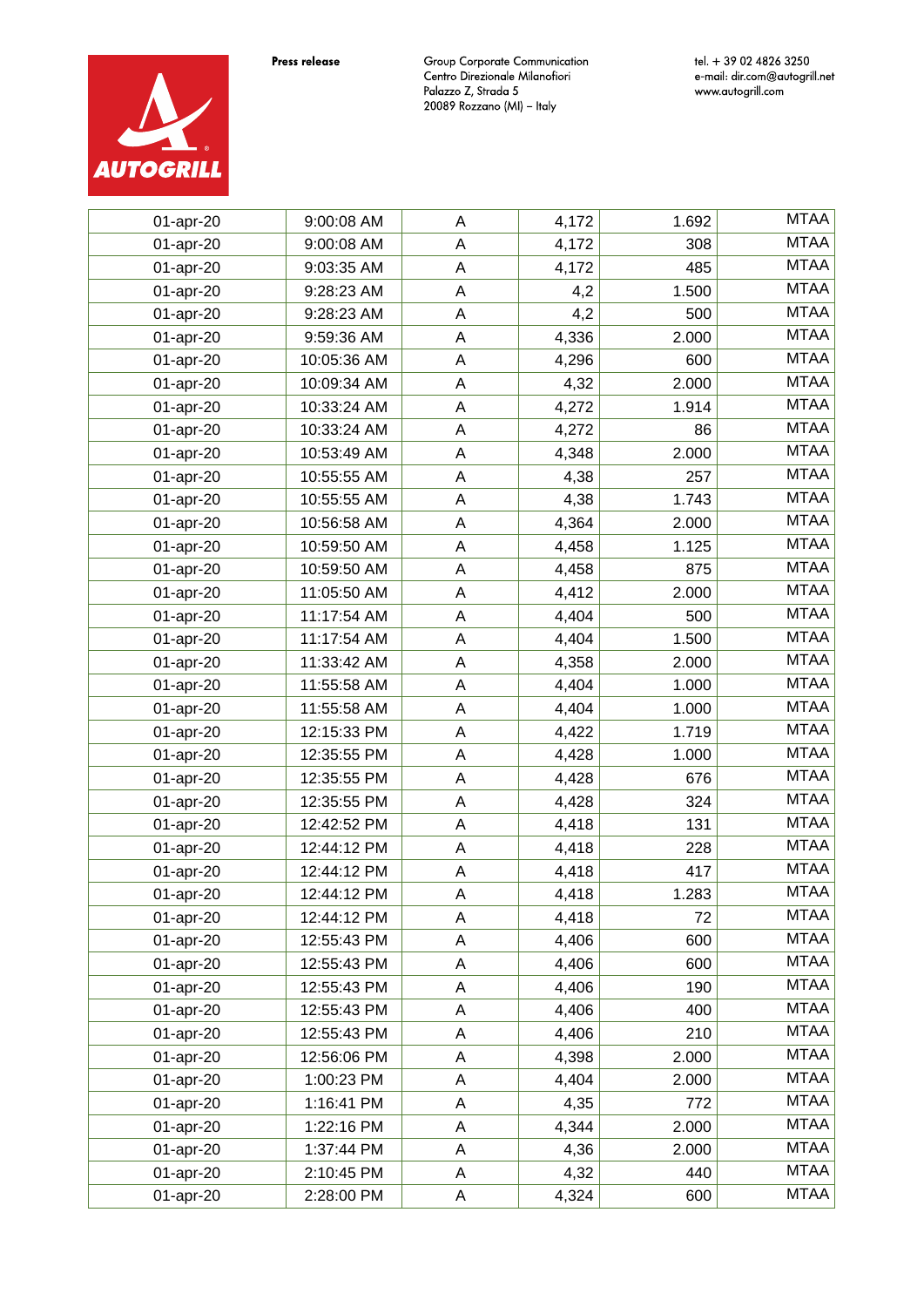

| 01-apr-20 | 2:29:13 PM | A           | 4,322 | 2.000 | <b>MTAA</b> |
|-----------|------------|-------------|-------|-------|-------------|
| 01-apr-20 | 3:08:16 PM | $\mathsf A$ | 4,322 | 1.452 | <b>MTAA</b> |
| 01-apr-20 | 3:17:01 PM | $\mathsf A$ | 4,302 | 2.000 | <b>MTAA</b> |
| 01-apr-20 | 3:21:32 PM | $\mathsf A$ | 4,3   | 289   | <b>MTAA</b> |
| 01-apr-20 | 3:21:32 PM | $\mathsf A$ | 4,302 | 1.711 | <b>MTAA</b> |
| 01-apr-20 | 3:48:36 PM | $\mathsf A$ | 4,294 | 2.000 | <b>MTAA</b> |
| 01-apr-20 | 3:58:09 PM | $\mathsf A$ | 4,238 | 816   | <b>MTAA</b> |
| 01-apr-20 | 4:04:59 PM | $\mathsf A$ | 4,242 | 600   | <b>MTAA</b> |
| 01-apr-20 | 4:04:59 PM | A           | 4,242 | 483   | <b>MTAA</b> |
| 01-apr-20 | 4:04:59 PM | $\mathsf A$ | 4,242 | 400   | <b>MTAA</b> |
| 01-apr-20 | 4:04:59 PM | $\mathsf A$ | 4,242 | 17    | <b>MTAA</b> |
| 01-apr-20 | 4:12:23 PM | $\mathsf A$ | 4,252 | 787   | <b>MTAA</b> |
| 01-apr-20 | 4:12:23 PM | A           | 4,252 | 600   | <b>MTAA</b> |
| 01-apr-20 | 4:12:23 PM | $\mathsf A$ | 4,252 | 549   | <b>MTAA</b> |
| 01-apr-20 | 4:12:23 PM | A           | 4,252 | 64    | <b>MTAA</b> |
| 01-apr-20 | 4:13:20 PM | $\mathsf A$ | 4,242 | 1.420 | <b>MTAA</b> |
| 01-apr-20 | 4:13:52 PM | A           | 4,242 | 80    | <b>MTAA</b> |
| 01-apr-20 | 4:13:52 PM | A           | 4,242 | 2.920 | <b>MTAA</b> |
| 01-apr-20 | 4:26:16 PM | A           | 4,25  | 600   | <b>MTAA</b> |
| 01-apr-20 | 4:26:16 PM | A           | 4,25  | 441   | <b>MTAA</b> |
| 01-apr-20 | 4:26:16 PM | A           | 4,25  | 600   | <b>MTAA</b> |
| 01-apr-20 | 4:30:46 PM | A           | 4,248 | 1.937 | <b>MTAA</b> |
| 01-apr-20 | 5:16:40 PM | A           | 4,276 | 1.340 | <b>MTAA</b> |
| 01-apr-20 | 5:24:12 PM | A           | 4,276 | 556   | <b>MTAA</b> |
| 01-apr-20 | 5:28:43 PM | A           | 4,262 | 88    | <b>MTAA</b> |
| 01-apr-20 | 5:35:25 PM | A           | 4,278 | 9.053 | <b>MTAA</b> |
| 01-apr-20 | 5:35:25 PM | A           | 4,278 | 36    | <b>MTAA</b> |
| 01-apr-20 | 5:35:25 PM | A           | 4,278 | 2.000 | <b>MTAA</b> |
| 01-apr-20 | 5:35:25 PM | Α           | 4,278 | 27    | <b>MTAA</b> |
| 01-apr-20 | 5:35:25 PM | A           | 4,278 | 28    | <b>MTAA</b> |
| 01-apr-20 | 5:35:25 PM | A           | 4,278 | 848   | <b>MTAA</b> |
| 01-apr-20 | 5:35:25 PM | A           | 4,278 | 1.164 | <b>MTAA</b> |
| 01-apr-20 | 5:35:25 PM | Α           | 4,278 | 2.824 | <b>MTAA</b> |
| 01-apr-20 | 5:35:25 PM | A           | 4,278 | 27    | <b>MTAA</b> |
| 01-apr-20 | 5:35:25 PM | A           | 4,278 | 846   | <b>MTAA</b> |
| 01-apr-20 | 5:35:25 PM | A           | 4,278 | 1.500 | <b>MTAA</b> |
| 01-apr-20 | 5:35:25 PM | Α           | 4,278 | 329   | <b>MTAA</b> |
| 01-apr-20 | 5:35:25 PM | $\mathsf A$ | 4,278 | 200   | <b>MTAA</b> |
| 01-apr-20 | 5:35:25 PM | Α           | 4,278 | 27    | <b>MTAA</b> |
| 01-apr-20 | 5:35:25 PM | A           | 4,278 | 522   | <b>MTAA</b> |
| 01-apr-20 | 5:35:25 PM | Α           | 4,278 | 845   | <b>MTAA</b> |
| 01-apr-20 | 5:35:25 PM | $\mathsf A$ | 4,278 | 100   | <b>MTAA</b> |
| 01-apr-20 | 5:35:25 PM | A           | 4,278 | 329   | <b>MTAA</b> |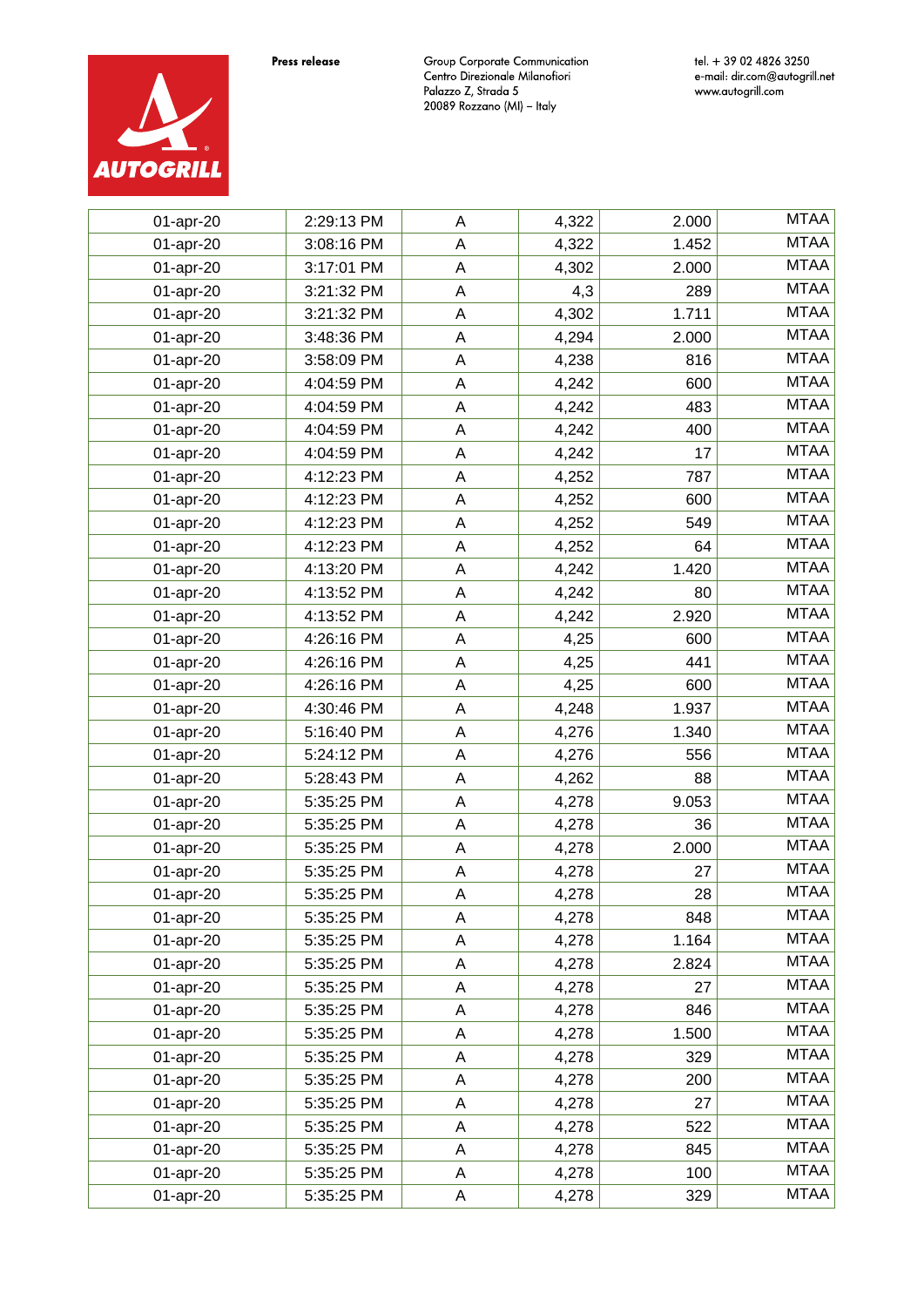

| 01-apr-20 | 5:35:25 PM  | A           | 4,278 | 3.245 | <b>MTAA</b> |
|-----------|-------------|-------------|-------|-------|-------------|
| 02-apr-20 | 9:03:42 AM  | A           | 4,412 | 2.000 | <b>MTAA</b> |
| 02-apr-20 | 9:07:28 AM  | $\sf A$     | 4,328 | 2.000 | <b>MTAA</b> |
| 02-apr-20 | 9:14:11 AM  | $\mathsf A$ | 4,388 | 1.218 | <b>MTAA</b> |
| 02-apr-20 | 9:14:11 AM  | A           | 4,388 | 782   | <b>MTAA</b> |
| 02-apr-20 | 9:25:18 AM  | A           | 4,392 | 428   | <b>MTAA</b> |
| 02-apr-20 | 9:29:14 AM  | A           | 4,43  | 761   | <b>MTAA</b> |
| 02-apr-20 | 9:29:14 AM  | A           | 4,43  | 400   | <b>MTAA</b> |
| 02-apr-20 | 9:29:14 AM  | A           | 4,43  | 839   | <b>MTAA</b> |
| 02-apr-20 | 9:30:07 AM  | A           | 4,446 | 2.000 | <b>MTAA</b> |
| 02-apr-20 | 9:30:12 AM  | A           | 4,446 | 1.997 | <b>MTAA</b> |
| 02-apr-20 | 9:30:12 AM  | A           | 4,446 | 3     | <b>MTAA</b> |
| 02-apr-20 | 9:31:31 AM  | A           | 4,44  | 600   | <b>MTAA</b> |
| 02-apr-20 | 9:31:31 AM  | A           | 4,442 | 1.400 | <b>MTAA</b> |
| 02-apr-20 | 9:35:02 AM  | $\mathsf A$ | 4,398 | 600   | <b>MTAA</b> |
| 02-apr-20 | 9:35:02 AM  | $\mathsf A$ | 4,4   | 1.400 | <b>MTAA</b> |
| 02-apr-20 | 9:37:12 AM  | $\mathsf A$ | 4,43  | 2.000 | <b>MTAA</b> |
| 02-apr-20 | 9:37:12 AM  | $\mathsf A$ | 4,426 | 499   | <b>MTAA</b> |
| 02-apr-20 | 9:37:12 AM  | $\mathsf A$ | 4,426 | 300   | <b>MTAA</b> |
| 02-apr-20 | 9:37:12 AM  | $\mathsf A$ | 4,428 | 600   | <b>MTAA</b> |
| 02-apr-20 | 9:37:12 AM  | $\mathsf A$ | 4,43  | 350   | <b>MTAA</b> |
| 02-apr-20 | 9:37:12 AM  | $\sf A$     | 4,43  | 251   | <b>MTAA</b> |
| 02-apr-20 | 9:54:38 AM  | $\mathsf A$ | 4,34  | 71    | <b>MTAA</b> |
| 02-apr-20 | 9:55:11 AM  | $\mathsf A$ | 4,342 | 603   | <b>MTAA</b> |
| 02-apr-20 | 9:57:11 AM  | $\mathsf A$ | 4,34  | 850   | <b>MTAA</b> |
| 02-apr-20 | 10:03:17 AM | $\mathsf A$ | 4,344 | 891   | <b>MTAA</b> |
| 02-apr-20 | 10:06:19 AM | $\mathsf A$ | 4,352 | 1.781 | <b>MTAA</b> |
| 02-apr-20 | 10:06:19 AM | $\sf A$     | 4,352 | 219   | <b>MTAA</b> |
| 02-apr-20 | 10:16:17 AM | A           | 4,43  | 874   | <b>MTAA</b> |
| 02-apr-20 | 10:18:22 AM | $\mathsf A$ | 4,46  | 1.013 | <b>MTAA</b> |
| 02-apr-20 | 10:20:14 AM | A           | 4,484 | 200   | <b>MTAA</b> |
| 02-apr-20 | 10:20:14 AM | A           | 4,484 | 1.754 | <b>MTAA</b> |
| 02-apr-20 | 10:20:14 AM | A           | 4,484 | 46    | <b>MTAA</b> |
| 02-apr-20 | 10:20:59 AM | A           | 4,47  | 2.000 | <b>MTAA</b> |
| 02-apr-20 | 10:21:01 AM | A           | 4,47  | 322   | <b>MTAA</b> |
| 02-apr-20 | 10:22:03 AM | A           | 4,472 | 2.000 | <b>MTAA</b> |
| 02-apr-20 | 10:22:17 AM | A           | 4,456 | 554   | <b>MTAA</b> |
| 02-apr-20 | 10:26:13 AM | A           | 4,462 | 1.322 | <b>MTAA</b> |
| 02-apr-20 | 10:26:13 AM | A           | 4,462 | 678   | <b>MTAA</b> |
| 02-apr-20 | 10:31:47 AM | A           | 4,45  | 1.286 | <b>MTAA</b> |
| 02-apr-20 | 10:31:57 AM | A           | 4,45  | 532   | <b>MTAA</b> |
| 02-apr-20 | 10:35:13 AM | A           | 4,5   | 1.789 | <b>MTAA</b> |
| 02-apr-20 | 10:35:13 AM | A           | 4,5   | 211   | <b>MTAA</b> |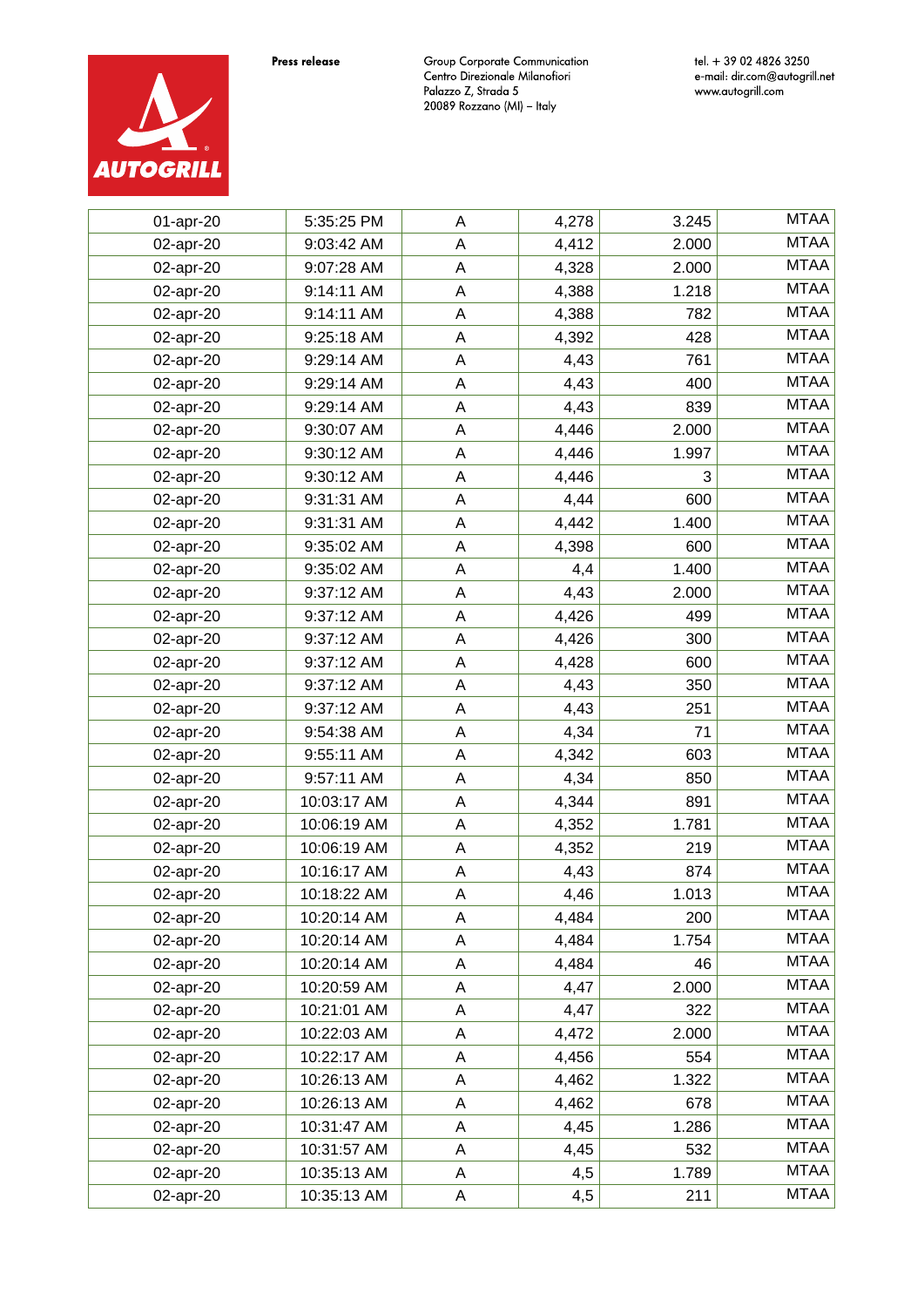

| 02-apr-20 | 10:38:24 AM | A           | 4,5   | 2.000 | <b>MTAA</b> |
|-----------|-------------|-------------|-------|-------|-------------|
| 02-apr-20 | 10:39:24 AM | $\mathsf A$ | 4,5   | 526   | <b>MTAA</b> |
| 02-apr-20 | 10:39:28 AM | $\mathsf A$ | 4,5   | 2.000 | <b>MTAA</b> |
| 02-apr-20 | 10:48:48 AM | $\mathsf A$ | 4,5   | 1.968 | <b>MTAA</b> |
| 02-apr-20 | 10:48:48 AM | $\mathsf A$ | 4,5   | 32    | <b>MTAA</b> |
| 02-apr-20 | 11:09:00 AM | $\mathsf A$ | 4,5   | 2.000 | <b>MTAA</b> |
| 02-apr-20 | 11:09:15 AM | $\mathsf A$ | 4,5   | 2.000 | <b>MTAA</b> |
| 02-apr-20 | 11:09:15 AM | $\mathsf A$ | 4,5   | 2.000 | <b>MTAA</b> |
| 02-apr-20 | 11:12:55 AM | A           | 4,472 | 2.000 | <b>MTAA</b> |
| 02-apr-20 | 11:22:04 AM | $\mathsf A$ | 4,45  | 620   | <b>MTAA</b> |
| 02-apr-20 | 11:27:14 AM | $\mathsf A$ | 4,438 | 1.893 | <b>MTAA</b> |
| 02-apr-20 | 11:51:00 AM | $\mathsf A$ | 4,466 | 357   | <b>MTAA</b> |
| 02-apr-20 | 11:53:09 AM | A           | 4,466 | 2.000 | <b>MTAA</b> |
| 02-apr-20 | 12:05:40 PM | $\mathsf A$ | 4,442 | 1.870 | <b>MTAA</b> |
| 02-apr-20 | 12:33:37 PM | A           | 4,484 | 805   | <b>MTAA</b> |
| 02-apr-20 | 12:35:47 PM | A           | 4,5   | 2.000 | <b>MTAA</b> |
| 02-apr-20 | 1:36:43 PM  | A           | 4,5   | 2.000 | <b>MTAA</b> |
| 02-apr-20 | 2:04:54 PM  | $\mathsf A$ | 4,5   | 2.000 | <b>MTAA</b> |
| 02-apr-20 | 2:04:55 PM  | A           | 4,5   | 2.000 | <b>MTAA</b> |
| 02-apr-20 | 2:05:11 PM  | $\mathsf A$ | 4,47  | 2.000 | <b>MTAA</b> |
| 02-apr-20 | 2:05:40 PM  | A           | 4,458 | 2.000 | <b>MTAA</b> |
| 02-apr-20 | 2:06:26 PM  | $\mathsf A$ | 4,44  | 1.293 | <b>MTAA</b> |
| 02-apr-20 | 2:06:26 PM  | A           | 4,44  | 707   | <b>MTAA</b> |
| 02-apr-20 | 2:06:39 PM  | $\mathsf A$ | 4,43  | 1.194 | <b>MTAA</b> |
| 02-apr-20 | 2:06:39 PM  | A           | 4,43  | 806   | <b>MTAA</b> |
| 02-apr-20 | 2:07:10 PM  | A           | 4,436 | 1.154 | <b>MTAA</b> |
| 02-apr-20 | 2:08:37 PM  | A           | 4,436 | 1.200 | <b>MTAA</b> |
| 02-apr-20 | 2:08:37 PM  | A           | 4,436 | 800   | <b>MTAA</b> |
| 02-apr-20 | 2:12:34 PM  | A           | 4,44  | 115   | <b>MTAA</b> |
| 02-apr-20 | 2:12:44 PM  | A           | 4,44  | 1.816 | <b>MTAA</b> |
| 02-apr-20 | 2:12:44 PM  | A           | 4,44  | 994   | <b>MTAA</b> |
| 02-apr-20 | 2:17:12 PM  | A           | 4,44  | 2.000 | <b>MTAA</b> |
| 02-apr-20 | 2:25:32 PM  | Α           | 4,414 | 600   | <b>MTAA</b> |
| 02-apr-20 | 2:25:32 PM  | $\mathsf A$ | 4,416 | 625   | <b>MTAA</b> |
| 02-apr-20 | 2:25:32 PM  | A           | 4,418 | 775   | <b>MTAA</b> |
| 02-apr-20 | 2:36:45 PM  | A           | 4,39  | 2.000 | <b>MTAA</b> |
| 02-apr-20 | 2:38:41 PM  | Α           | 4,37  | 18    | <b>MTAA</b> |
| 02-apr-20 | 2:40:13 PM  | $\mathsf A$ | 4,36  | 188   | <b>MTAA</b> |
| 02-apr-20 | 2:44:09 PM  | A           | 4,378 | 269   | <b>MTAA</b> |
| 02-apr-20 | 2:44:10 PM  | $\mathsf A$ | 4,378 | 1.000 | <b>MTAA</b> |
| 02-apr-20 | 2:44:10 PM  | Α           | 4,378 | 731   | <b>MTAA</b> |
| 02-apr-20 | 2:48:02 PM  | A           | 4,37  | 2.000 | <b>MTAA</b> |
| 02-apr-20 | 2:49:21 PM  | A           | 4,356 | 509   | <b>MTAA</b> |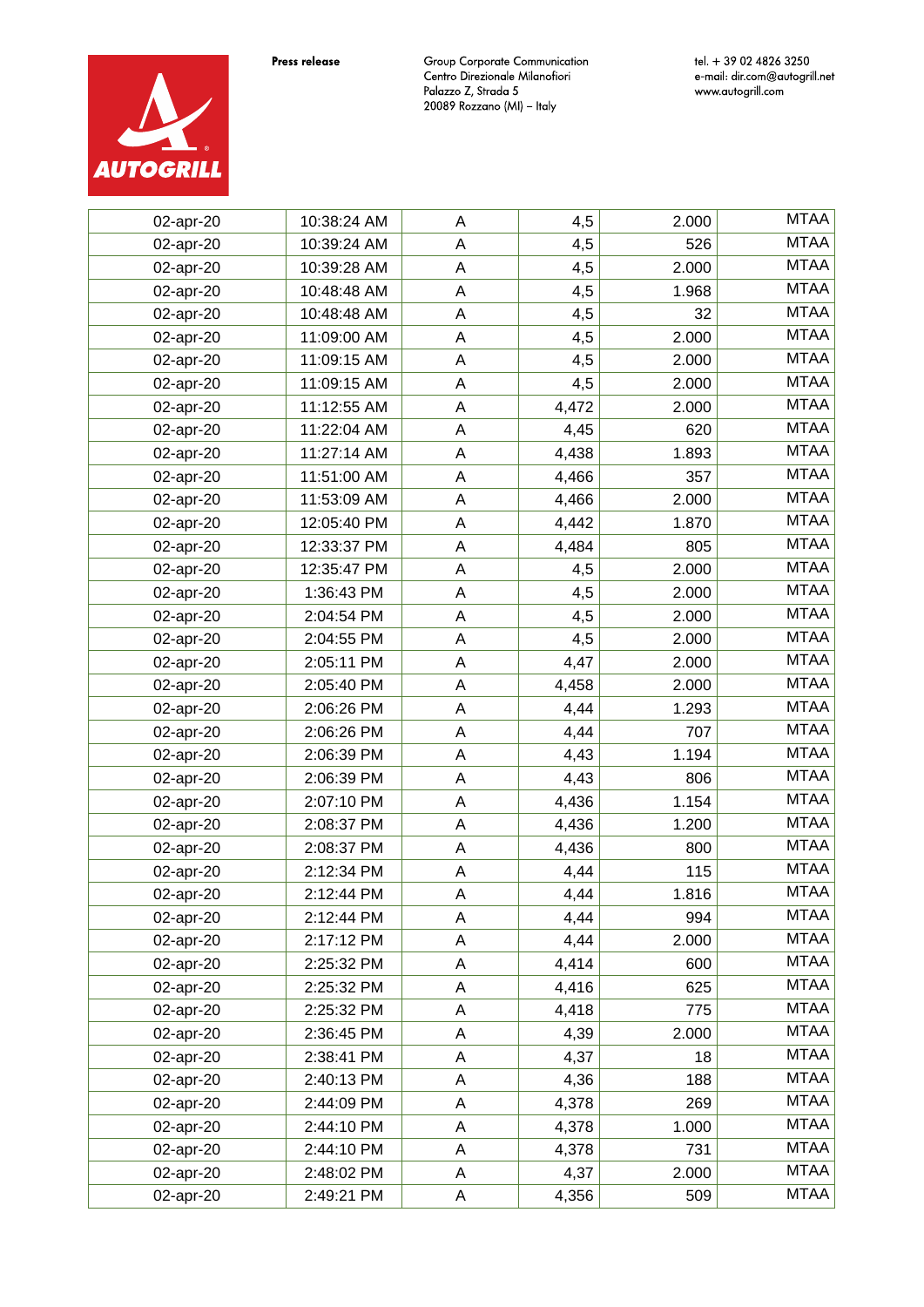

| 02-apr-20 | 2:49:35 PM  | A           | 4,356 | 1.097 | <b>MTAA</b> |
|-----------|-------------|-------------|-------|-------|-------------|
| 02-apr-20 | 2:49:35 PM  | $\mathsf A$ | 4,356 |       | <b>MTAA</b> |
| 02-apr-20 | 2:49:35 PM  | $\mathsf A$ | 4,356 | 632   | <b>MTAA</b> |
| 02-apr-20 | 2:56:25 PM  | $\mathsf A$ | 4,34  | 2.000 | <b>MTAA</b> |
| 02-apr-20 | 3:09:19 PM  | $\mathsf A$ | 4,31  | 743   | <b>MTAA</b> |
| 02-apr-20 | 3:11:57 PM  | $\mathsf A$ | 4,308 | 1.223 | <b>MTAA</b> |
| 02-apr-20 | 3:11:57 PM  | $\mathsf A$ | 4,308 | 330   | <b>MTAA</b> |
| 02-apr-20 | 3:11:57 PM  | $\mathsf A$ | 4,308 | 447   | <b>MTAA</b> |
| 02-apr-20 | 3:25:37 PM  | A           | 4,296 | 1.253 | <b>MTAA</b> |
| 02-apr-20 | 3:25:37 PM  | $\mathsf A$ | 4,296 | 747   | <b>MTAA</b> |
| 02-apr-20 | 3:39:45 PM  | $\mathsf A$ | 4,306 | 1.800 | <b>MTAA</b> |
| 02-apr-20 | 3:39:45 PM  | $\mathsf A$ | 4,306 | 200   | <b>MTAA</b> |
| 02-apr-20 | 3:46:13 PM  | A           | 4,28  | 298   | <b>MTAA</b> |
| 02-apr-20 | 3:48:14 PM  | $\mathsf A$ | 4,28  | 2.000 | <b>MTAA</b> |
| 02-apr-20 | 4:00:13 PM  | A           | 4,29  | 1.000 | <b>MTAA</b> |
| 02-apr-20 | 4:00:13 PM  | $\mathsf A$ | 4,29  | 1.000 | <b>MTAA</b> |
| 02-apr-20 | 4:14:22 PM  | A           | 4,282 | 1.000 | <b>MTAA</b> |
| 02-apr-20 | 4:14:22 PM  | $\mathsf A$ | 4,282 | 1.000 | <b>MTAA</b> |
| 02-apr-20 | 4:28:20 PM  | A           | 4,29  | 636   | <b>MTAA</b> |
| 02-apr-20 | 4:28:20 PM  | $\mathsf A$ | 4,29  | 1.000 | <b>MTAA</b> |
| 02-apr-20 | 4:28:20 PM  | A           | 4,29  | 364   | <b>MTAA</b> |
| 02-apr-20 | 4:41:02 PM  | $\mathsf A$ | 4,32  | 1.566 | <b>MTAA</b> |
| 02-apr-20 | 4:41:02 PM  | A           | 4,32  | 434   | <b>MTAA</b> |
| 02-apr-20 | 4:47:21 PM  | $\mathsf A$ | 4,33  | 975   | <b>MTAA</b> |
| 02-apr-20 | 4:47:21 PM  | A           | 4,33  | 651   | <b>MTAA</b> |
| 02-apr-20 | 4:47:21 PM  | A           | 4,33  | 374   | <b>MTAA</b> |
| 02-apr-20 | 5:01:09 PM  | A           | 4,324 | 2.000 | <b>MTAA</b> |
| 02-apr-20 | 5:08:23 PM  | A           | 4,328 | 2.000 | <b>MTAA</b> |
| 02-apr-20 | 5:17:07 PM  | A           | 4,33  | 1.884 | <b>MTAA</b> |
| 02-apr-20 | 5:17:07 PM  | A           | 4,33  | 116   | <b>MTAA</b> |
| 02-apr-20 | 5:25:45 PM  | A           | 4,332 | 2.000 | <b>MTAA</b> |
| 02-apr-20 | 5:29:25 PM  | A           | 4,318 | 1.389 | <b>MTAA</b> |
| 03-apr-20 | 9:05:19 AM  | Α           | 4,358 | 1.200 | <b>MTAA</b> |
| 03-apr-20 | 9:16:26 AM  | A           | 4,416 | 2.000 | <b>MTAA</b> |
| 03-apr-20 | 9:31:57 AM  | A           | 4,392 | 750   | <b>MTAA</b> |
| 03-apr-20 | 9:31:57 AM  | A           | 4,392 | 1.250 | <b>MTAA</b> |
| 03-apr-20 | 9:47:41 AM  | Α           | 4,322 | 850   | <b>MTAA</b> |
| 03-apr-20 | 10:01:01 AM | $\mathsf A$ | 4,344 | 1.006 | <b>MTAA</b> |
| 03-apr-20 | 10:10:00 AM | A           | 4,308 | 915   | <b>MTAA</b> |
| 03-apr-20 | 10:21:14 AM | $\mathsf A$ | 4,324 | 215   | <b>MTAA</b> |
| 03-apr-20 | 10:23:14 AM | Α           | 4,322 | 1.001 | <b>MTAA</b> |
| 03-apr-20 | 10:41:26 AM | A           | 4,31  | 2.000 | <b>MTAA</b> |
| 03-apr-20 | 11:17:28 AM | A           | 4,28  | 1.031 | <b>MTAA</b> |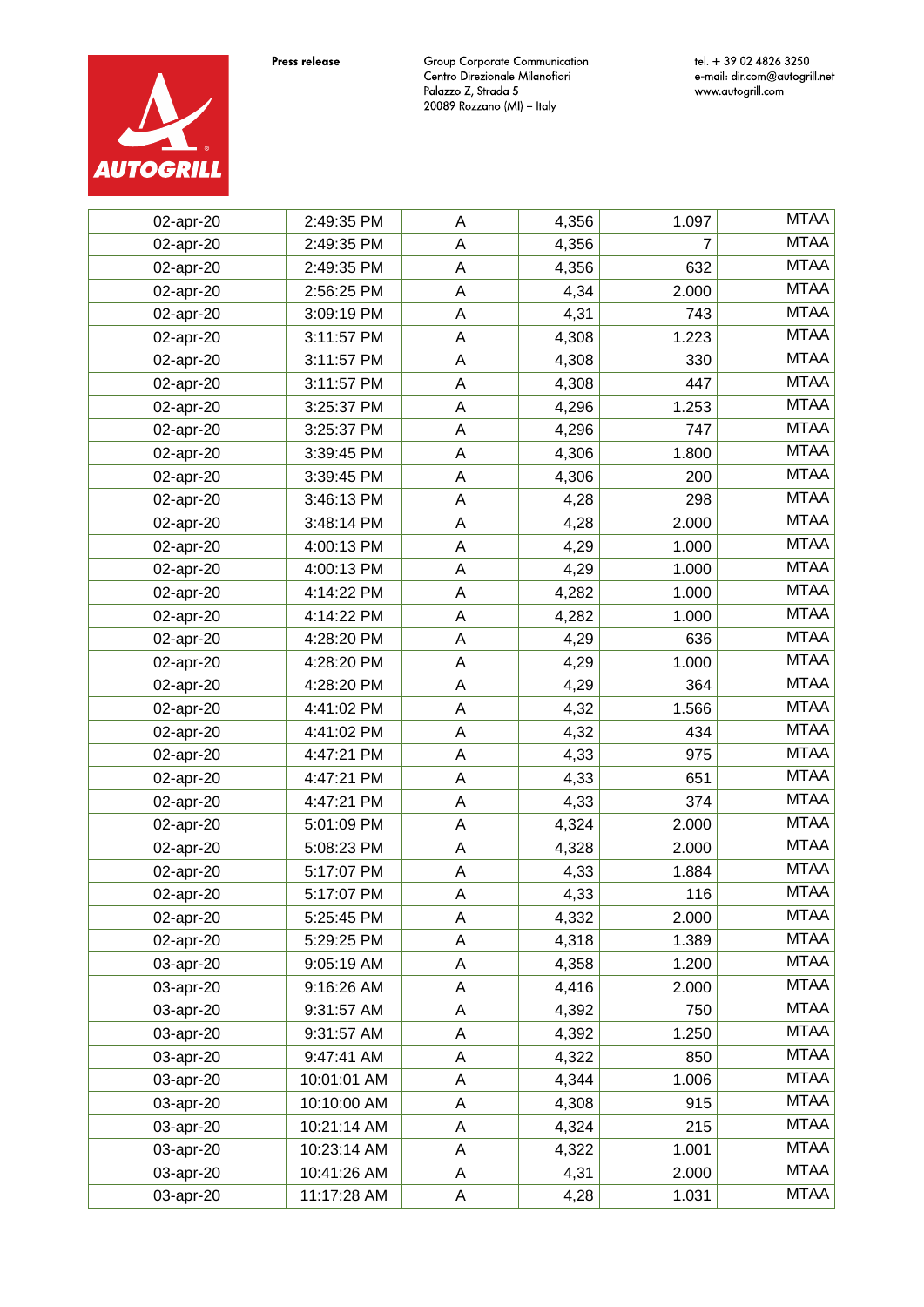



| 03-apr-20 | 11:17:28 AM | A           | 4,28  | 123   | <b>MTAA</b> |
|-----------|-------------|-------------|-------|-------|-------------|
| 03-apr-20 | 11:17:28 AM | $\mathsf A$ | 4,28  | 459   | <b>MTAA</b> |
| 03-apr-20 | 11:17:28 AM | $\mathsf A$ | 4,28  | 387   | <b>MTAA</b> |
| 03-apr-20 | 11:39:34 AM | $\mathsf A$ | 4,252 | 1.325 | <b>MTAA</b> |
| 03-apr-20 | 11:39:34 AM | $\mathsf A$ | 4,252 | 675   | <b>MTAA</b> |
| 03-apr-20 | 12:00:37 PM | $\mathsf A$ | 4,282 | 2.000 | <b>MTAA</b> |
| 03-apr-20 | 12:13:21 PM | $\mathsf A$ | 4,252 | 600   | <b>MTAA</b> |
| 03-apr-20 | 12:13:21 PM | $\sf A$     | 4,254 | 1.400 | <b>MTAA</b> |
| 03-apr-20 | 12:21:31 PM | A           | 4,26  | 2.000 | <b>MTAA</b> |
| 03-apr-20 | 12:31:09 PM | $\mathsf A$ | 4,25  | 1.599 | <b>MTAA</b> |
| 03-apr-20 | 12:31:09 PM | $\mathsf A$ | 4,25  | 401   | <b>MTAA</b> |
| 03-apr-20 | 12:40:41 PM | A           | 4,262 | 847   | <b>MTAA</b> |
| 03-apr-20 | 12:50:37 PM | A           | 4,268 | 2.000 | <b>MTAA</b> |
| 03-apr-20 | 1:05:54 PM  | $\mathsf A$ | 4,25  | 1.143 | <b>MTAA</b> |
| 03-apr-20 | 1:05:55 PM  | A           | 4,25  | 857   | <b>MTAA</b> |
| 03-apr-20 | 1:18:58 PM  | $\mathsf A$ | 4,25  | 2.000 | <b>MTAA</b> |
| 03-apr-20 | 1:18:58 PM  | A           | 4,25  | 1.400 | <b>MTAA</b> |
| 03-apr-20 | 1:18:58 PM  | $\mathsf A$ | 4,25  | 223   | <b>MTAA</b> |
| 03-apr-20 | 1:19:17 PM  | A           | 4,25  | 377   | <b>MTAA</b> |
| 03-apr-20 | 1:19:17 PM  | A           | 4,25  | 137   | <b>MTAA</b> |
| 03-apr-20 | 1:19:20 PM  | A           | 4,25  | 2.000 | <b>MTAA</b> |
| 03-apr-20 | 1:20:40 PM  | A           | 4,256 | 2.000 | <b>MTAA</b> |
| 03-apr-20 | 1:24:19 PM  | A           | 4,25  | 2.000 | <b>MTAA</b> |
| 03-apr-20 | 1:24:19 PM  | A           | 4,25  | 2.000 | <b>MTAA</b> |
| 03-apr-20 | 1:24:20 PM  | A           | 4,25  | 2.000 | <b>MTAA</b> |
| 03-apr-20 | 1:24:20 PM  | A           | 4,25  | 670   | <b>MTAA</b> |
| 03-apr-20 | 1:24:32 PM  | A           | 4,25  | 1.193 | <b>MTAA</b> |
| 03-apr-20 | 1:40:48 PM  | A           | 4,23  | 2.000 | <b>MTAA</b> |
| 03-apr-20 | 1:40:48 PM  | Α           | 4,23  | 973   | <b>MTAA</b> |
| 03-apr-20 | 1:40:48 PM  | A           | 4,23  | 431   | <b>MTAA</b> |
| 03-apr-20 | 1:40:48 PM  | A           | 4,23  | 1.569 | <b>MTAA</b> |
| 03-apr-20 | 1:40:51 PM  | A           | 4,23  | 1.027 | <b>MTAA</b> |
| 03-apr-20 | 1:46:27 PM  | Α           | 4,23  | 2.000 | <b>MTAA</b> |
| 03-apr-20 | 1:46:27 PM  | A           | 4,23  | 900   | <b>MTAA</b> |
| 03-apr-20 | 1:58:13 PM  | A           | 4,266 | 997   | <b>MTAA</b> |
| 03-apr-20 | 1:58:13 PM  | $\mathsf A$ | 4,266 | 1.003 | <b>MTAA</b> |
| 03-apr-20 | 2:07:55 PM  | Α           | 4,262 | 202   | <b>MTAA</b> |
| 03-apr-20 | 2:11:37 PM  | $\mathsf A$ | 4,26  | 507   | <b>MTAA</b> |
| 03-apr-20 | 2:16:51 PM  | Α           | 4,264 | 1.752 | <b>MTAA</b> |
| 03-apr-20 | 2:29:05 PM  | $\mathsf A$ | 4,23  | 2.000 | <b>MTAA</b> |
| 03-apr-20 | 2:29:05 PM  | A           | 4,23  | 1.406 | <b>MTAA</b> |
| 03-apr-20 | 2:29:06 PM  | $\mathsf A$ | 4,23  | 1.554 | <b>MTAA</b> |
| 03-apr-20 | 2:31:14 PM  | A           | 4,232 | 1.648 | <b>MTAA</b> |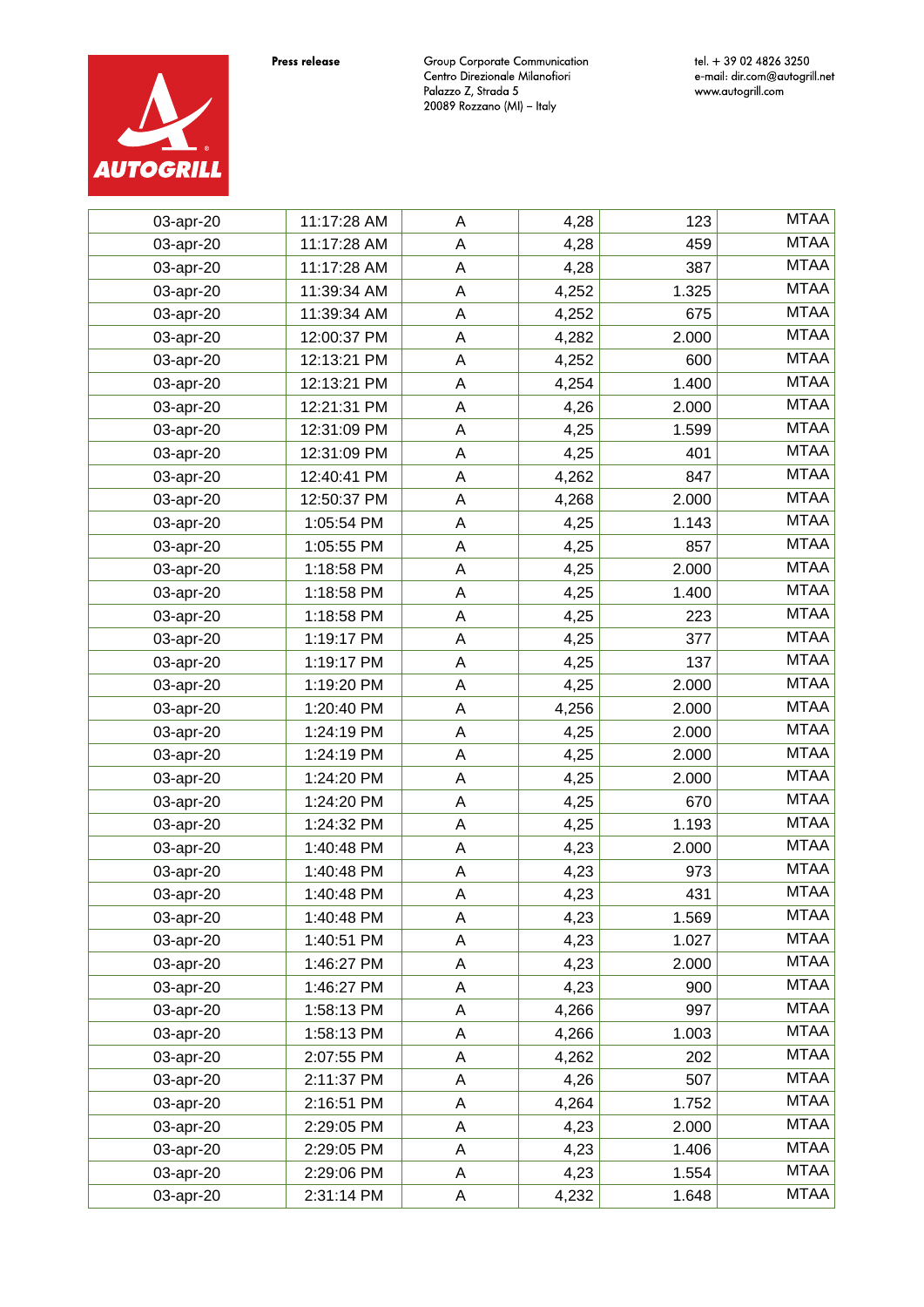

tel. + 39 02 4826 3250 e-mail: dir.com@autogrill.net<br>www.autogrill.com

| 03-apr-20 | 2:32:52 PM | A           | 4,23  | 24    | <b>MTAA</b> |
|-----------|------------|-------------|-------|-------|-------------|
| 03-apr-20 | 2:40:59 PM | A           | 4,23  | 422   | <b>MTAA</b> |
| 03-apr-20 | 2:40:59 PM | A           | 4,23  | 1.228 | <b>MTAA</b> |
| 03-apr-20 | 2:44:42 PM | A           | 4,23  | 1.891 | <b>MTAA</b> |
| 03-apr-20 | 2:57:10 PM | A           | 4,252 | 600   | <b>MTAA</b> |
| 03-apr-20 | 2:57:10 PM | A           | 4,252 | 1.400 | <b>MTAA</b> |
| 03-apr-20 | 3:31:42 PM | A           | 4,274 | 1.083 | <b>MTAA</b> |
| 03-apr-20 | 3:37:03 PM | A           | 4,282 | 1.130 | <b>MTAA</b> |
| 03-apr-20 | 3:50:15 PM | A           | 4,308 | 606   | <b>MTAA</b> |
| 03-apr-20 | 3:50:15 PM | A           | 4,308 | 1.000 | <b>MTAA</b> |
| 03-apr-20 | 3:50:15 PM | A           | 4,308 | 394   | <b>MTAA</b> |
| 03-apr-20 | 4:07:09 PM | A           | 4,302 | 735   | <b>MTAA</b> |
| 03-apr-20 | 4:07:09 PM | A           | 4,302 | 1.265 | <b>MTAA</b> |
| 03-apr-20 | 4:26:07 PM | A           | 4,262 | 2.000 | <b>MTAA</b> |
| 03-apr-20 | 4:35:33 PM | $\mathsf A$ | 4,23  | 109   | <b>MTAA</b> |
| 03-apr-20 | 4:35:33 PM | A           | 4,23  | 751   | <b>MTAA</b> |
| 03-apr-20 | 4:35:42 PM | A           | 4,23  | 249   | <b>MTAA</b> |
| 03-apr-20 | 4:35:56 PM | A           | 4,23  | 1.000 | <b>MTAA</b> |
| 03-apr-20 | 4:35:56 PM | A           | 4,23  | 301   | <b>MTAA</b> |
| 03-apr-20 | 4:44:33 PM | A           | 4,236 | 1.134 | <b>MTAA</b> |
| 03-apr-20 | 5:04:00 PM | $\mathsf A$ | 4,23  | 1.518 | <b>MTAA</b> |
| 03-apr-20 | 5:04:46 PM | A           | 4,23  | 181   | <b>MTAA</b> |
| 03-apr-20 | 5:04:46 PM | $\mathsf A$ | 4,23  | 34    | <b>MTAA</b> |
| 03-apr-20 | 5:04:48 PM | A           | 4,23  | 432   | <b>MTAA</b> |
| 03-apr-20 | 5:13:01 PM | $\mathsf A$ | 4,24  | 2.000 | <b>MTAA</b> |
| 03-apr-20 | 5:20:25 PM | A           | 4,23  | 1.899 | <b>MTAA</b> |
| 03-apr-20 | 5:20:25 PM | $\mathsf A$ | 4,23  | 101   | <b>MTAA</b> |
| 03-apr-20 | 5:22:04 PM | Α           | 4,23  | 1.461 | <b>MTAA</b> |
| 03-apr-20 | 5:22:24 PM | A           | 4,23  | 410   | <b>MTAA</b> |
| 03-apr-20 | 5:23:57 PM | Α           | 4,23  | 129   | <b>MTAA</b> |
| 03-apr-20 | 5:23:57 PM | A           | 4,23  | 286   | <b>MTAA</b> |
| 03-apr-20 | 5:23:57 PM | A           | 4,23  | 342   | <b>MTAA</b> |
| 03-apr-20 | 5:23:57 PM | A           | 4,23  | 1.593 | <b>MTAA</b> |
| 03-apr-20 | 5:23:57 PM | Α           | 4,23  | 65    | <b>MTAA</b> |
| 03-apr-20 | 5:23:57 PM | A           | 4,23  | 350   | <b>MTAA</b> |
| 03-apr-20 | 5:24:09 PM | Α           | 4,23  | 400   | <b>MTAA</b> |
| 03-apr-20 | 5:24:22 PM | A           | 4,23  | 1.112 | <b>MTAA</b> |
| 03-apr-20 | 5:24:22 PM | Α           | 4,23  | 488   | <b>MTAA</b> |
| 03-apr-20 | 5:24:22 PM | A           | 4,23  | 55    | <b>MTAA</b> |
| 03-apr-20 | 5:24:22 PM | Α           | 4,23  | 57    | <b>MTAA</b> |
| 03-apr-20 | 5:24:25 PM | A           | 4,23  | 1.536 | <b>MTAA</b> |
| 03-apr-20 | 5:24:25 PM | Α           | 4,23  | 407   | <b>MTAA</b> |
| 03-apr-20 | 5:24:25 PM | Α           | 4,23  | 693   | <b>MTAA</b> |